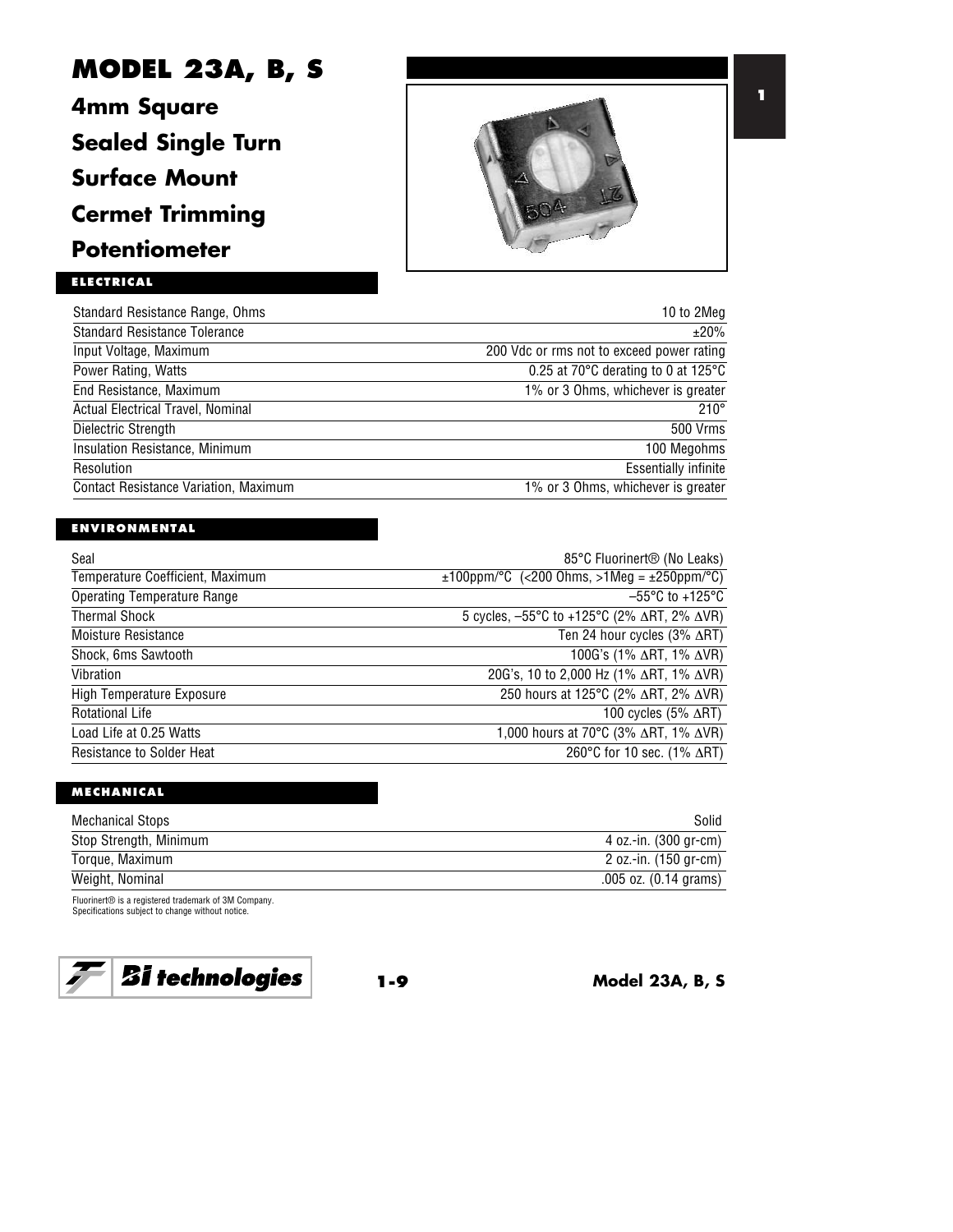## **TOP ADJUSTMENT (Inch/mm)**





**1-10 Model 23A, B, S**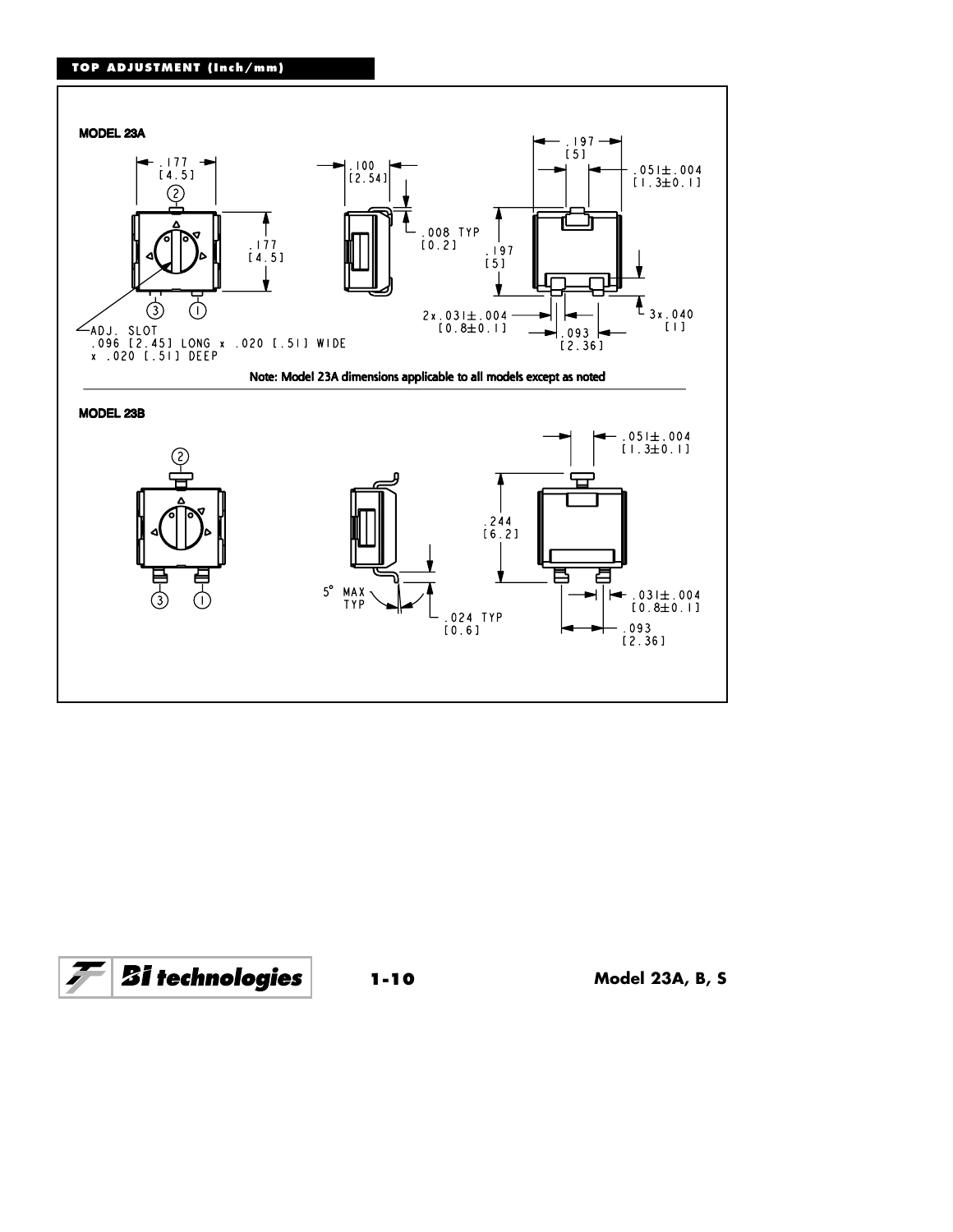#### **SIDE ADJUSTMENT (Inch/mm)**



#### **RECOMMENDED PCB LAYOUT (Inch/mm)**



**1**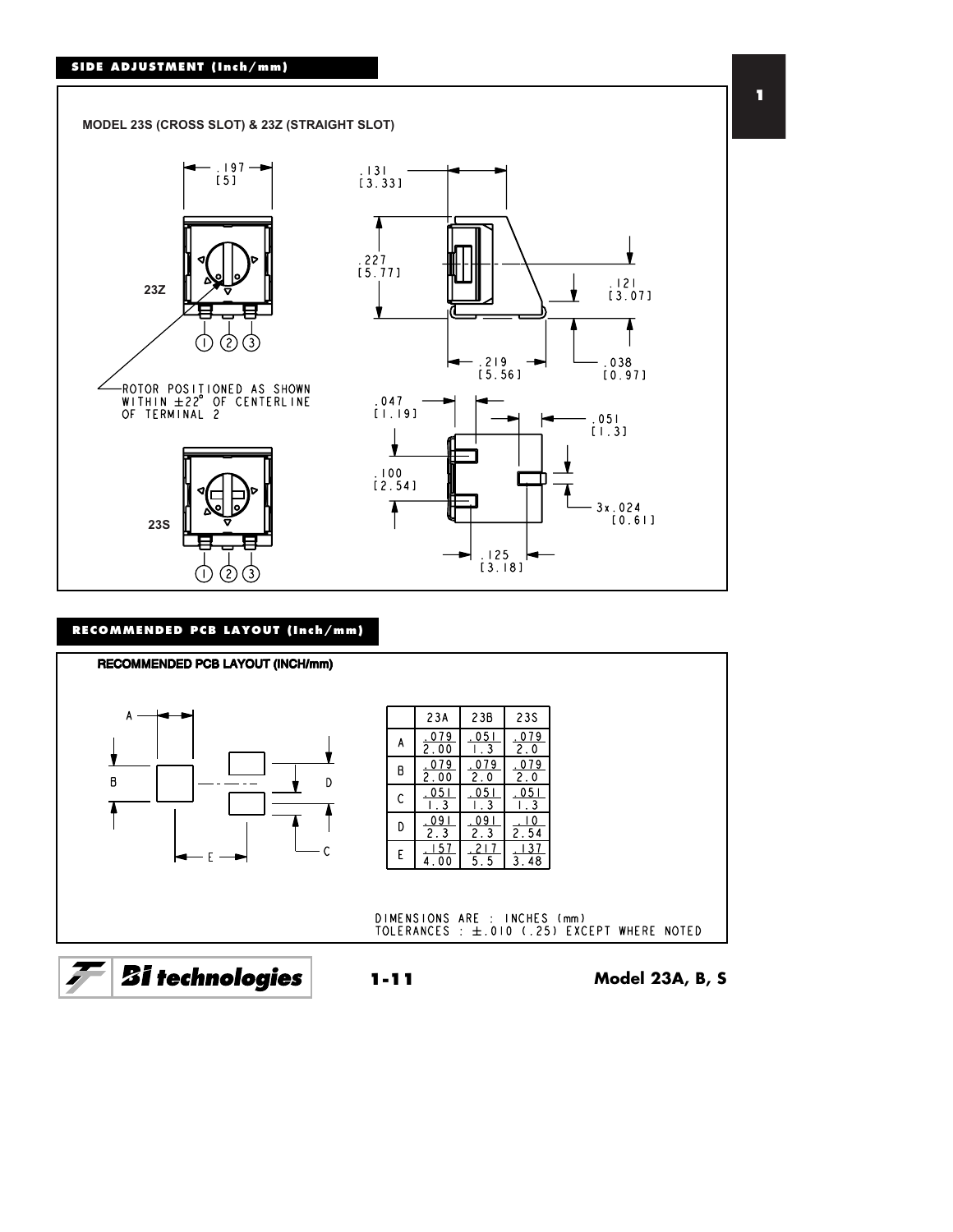#### **STANDARD RESISTANCE VALUES, OHMS**

| 10<br>U | 100 | 1Κ | 10K | 100K | 1Meg |  |
|---------|-----|----|-----|------|------|--|
| 20      | 200 | 2Κ | 20K | 200K | 2Meg |  |
| 50      | 500 | 5Κ | 50K | 500K |      |  |

#### **PACKAGING**

**Standard:** Embossed Tape

All units oriented with #2 (slider) terminal adjacent to sprocket holes.

| <b>Pin Style</b> | A.B             |                         |
|------------------|-----------------|-------------------------|
| Width            | $12 \text{ mm}$ | $12 \text{ mm}$         |
| Sprocket         | 4 mm Pitch      | 4 mm Pitch              |
| Capacity         | 500 Units       | 200 Units               |
| Diameter         |                 |                         |
|                  |                 | 7" (178 mm) 7" (178 mm) |

#### **ORDERING INFORMATION**





**DIMENSIONS** English equivalents are based on 1 inch = 25.4mm  $\left\{\leftarrow\frac{\text{INCH}}{\text{mm}}\right\}$ mm  $\overline{\bigoplus}$   $\overline{\bigoplus}$ Tolerances unless otherwise specified: Linear = ± 0.3 mm (.01 inches) THIRD ANGLE<br>PROJECTION

 $\left| {\cal F} \right|$   ${\bf \mathit{Si}}$  technologies

**1-12 Model 23A, B, S**